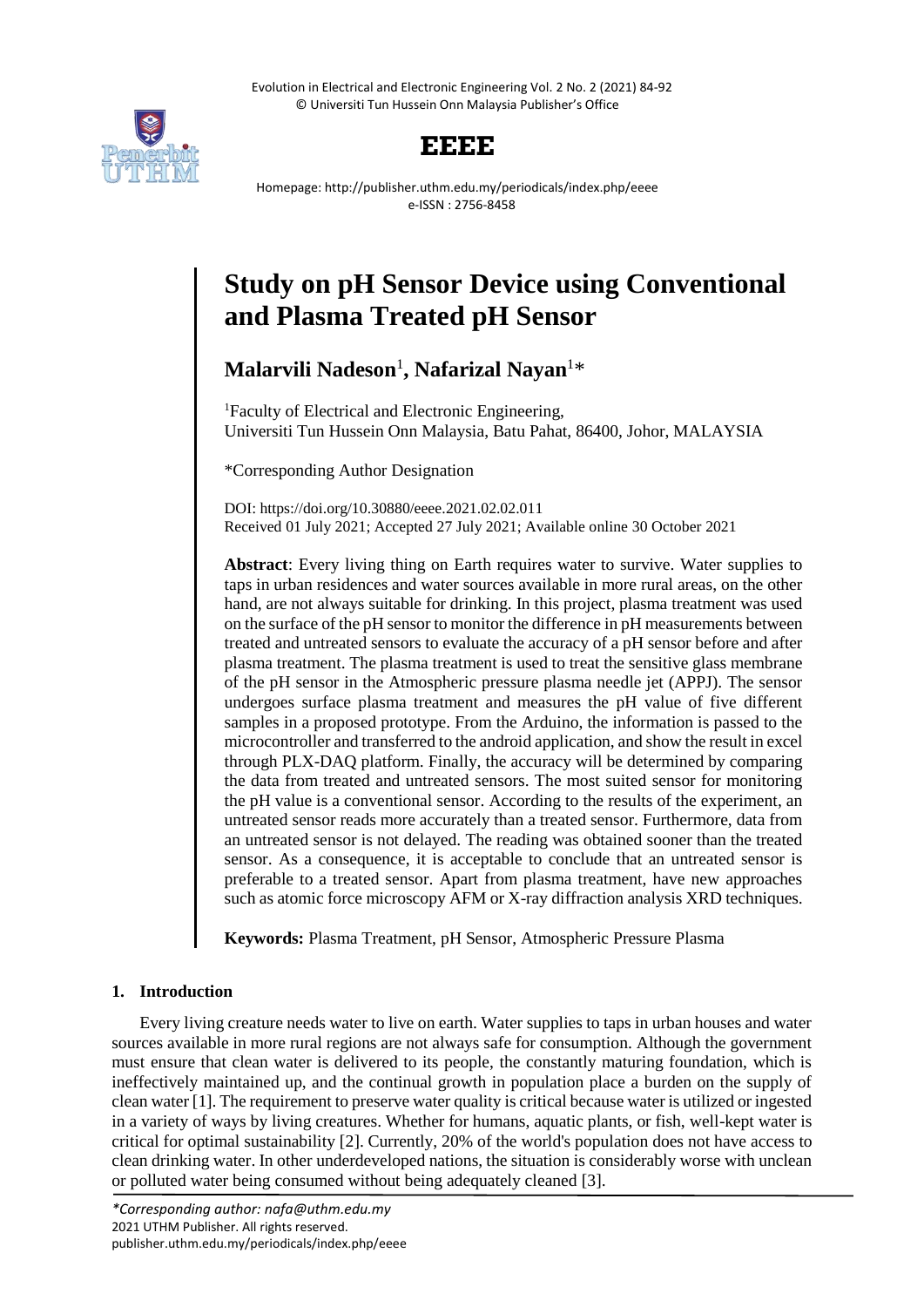Among all sensors, pH sensors have gained the most attention because of the importance of pH measurement in various scientific studies and practical applications [4]. pH is a measurable parameter and the electronic device that is used for measuring the pH of a liquid is called a pH sensor. Measuring pH is essential in finding the chemical characteristics of a substance or determining the quality of water [5]. Plasma is made up of electrons, molecules, or neutral gas atoms, positive ions, UV light, and excited gas molecules and atoms, and it has a lot of energy. Plasma treatment begins when all of these molecules, ions, and atoms come together and engage with a specific surface [6].

 In this project, we use plasma treatment on the surface of the pH sensor to monitor the difference in pH measurements between treated and untreated sensors and evaluate the accuracy of a pH sensor before and after plasma treatment. The purpose of this experiment was to test the accuracy of a pH sensor in monitoring the accuracy of pH readings. In order to prepare the pH surface for further processing, plasma treatment can be performed, increasing surface energy and simultaneously removing impurities.

# **2. Materials and Methods**

The details of hardware components, software tools, and block diagram of the project were discussed. The block diagrams showed the development of the project. On the other hand, the functionality of each component and the software tools used were discussed too.

2.1 Materials

# • *Microcontroller Arduino Uno*

Arduino Uno is known as a microcontroller as it consists of a physical programmable circuit board. It has 14 digital input/output pins (of which 6 can be used as PWM outputs), 6analog inputs, a 16 MHz quartz crystal, a USB connection, a power jack, an ICSP header, and a reset button [7]. Arduino uses hardware known as the Arduino development board and software for developing the code known as the Arduino IDE (Integrated Development Environment). Built-up with the 8-bit Atmel AVR microcontrollers that are manufactured by Atmel or a 32-bit Atmel ARM, these microcontrollers can be programmed easily using the C or  $C_{++}$  language in the Arduino IDE [8].

• *pH Sensor*

pH sensor that is used to measure the quality of water to find out either that water is acidic or basic. In this project, we used a gravity analog sensor as a pH sensor. The value is between 0 to 14 [1]. Values more than 7 represent a basic or alkaline solution, whereas values less than 7 indicate an acidic solution. It works on a 5V power source and is simple to connect to an Arduino. The Bronsted-Lowry hypothesis states that an acid is a proton donor and a base is a proton acceptor. When an acid is dissolved in water, it produces H+ ions and counteracts negative ions, but the solution remains neutral. As a result, water with an overabundance of H+ ions become more acidic. Similarly, when a base is dissolved in water, it produces OH- ions, which causes the entire solution to becomes more basic, showing proton accepting behavior [9].

# • *PLX-DAQ Platform*

PLX-DAQ, which stands for parallax Data Acquisition, is a parallax microcontroller data acquisition tool for Microsoft Excel. Any microcontroller linked to a sensor and a PC's serial connector will transfer data directly into Microsoft Excel. PLX-DAQ allows for quick spreadsheet analysis of field data, laboratory analysis of sensors, and real-time equipment monitoring. The spreadsheeting function of the parallax data collecting software application allows for the examination of gathered data from sensors. The incoming data is processed by the parallax tool, which then records it in an Excel file [10]. Aside from that, it includes a few capabilities such as the ability to plot graphs in real-time using Microsoft Excel, record up to 26 columns, and so on. [11]. Using this system can show the data of pH values detected by the sensor in real-time.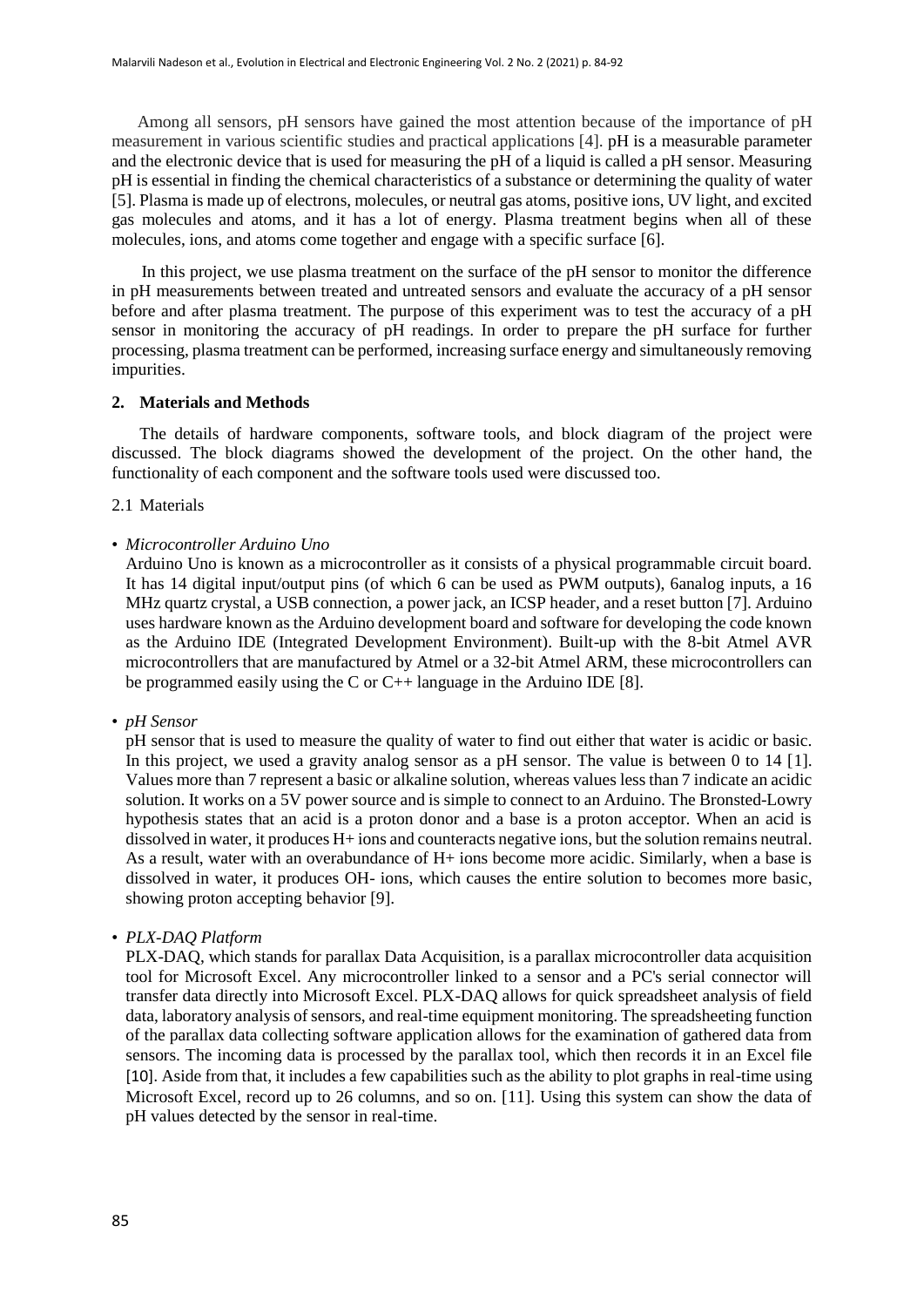# • *Arduino IDE*

 The software for Arduino is known as the Arduino IDE (Integrated Development Environment) [12]. It is used for creating code, compiling it to check for problems, and uploading it to Arduino boards. The code that supports Arduino boards such as the Arduino Mega, Arduino Leonardo, Arduino Ethernet, and others. The C/C++ programming language is supported by the Arduino Ide software. For this project, Arduino IDE 1.8.15 version was used to write the source of code of the project [13].

# 2.2 Methods

The block diagram of the project is shown in Figure 1. The Gravity Analog is used as pH sensor and the pH signal conversion board is used to amplify and convert to analog value from pH electrode to Arduino board. A plasma system creates a flame plasma field when flammable gas and air are combined and combusted to form a blue flame [6].

 The input voltage supply is adjusted to a maximum of 220v for plasma lengths ranging from 24-36 mm. The working gas, Argon is distributed into the quartz tube and was manually controlled the mass flow that fixed at 40 sccm. The sensor was treated around the sensitive glass membrane within 2 to 4 seconds. Then, the treated sensor is placed into the prototype and measure the pH value of five different samples. To ensure reliable output measurements, each interval is set to 20 seconds to wash the probe before testing the subsequent samples.

 From the Arduino, the information is passed to the microcontroller and transferred to the android application and microcontroller that connected to the treated sensor and the serial port of a PC, it will send the data directly into Microsoft Excel through PLX-.DAQ platform. Other than that, it has a few features such as plot graphs in real-time using Microsoft Excel. Using this system can show the data of pH values detected by the sensor in real-time. The process for the untreated sensor, which is the conventional sensor, will be the same as for the treated sensor with the exception that the untreated sensor will not be exposed to plasma treatment. Finally, the accuracy will be determined by comparing the data from treated and untreated sensors.



**Figure 1: Block diagram of the project**

# **3. Results**

 The result focuses on the data achieved by testing the samples using the treated and untreated sensors. Orange juice, filter water, lemon juice, tap water, and saline water are chosen as the sample to undergo this testing process. Before testing the samples, the sensor undergoes plasma surface treatment in the plasma jet machine for the treated experiment only. Both experiments were carried out using the prototype of the project. The measured data directly display in Microsoft Excel through the PLX-DAQ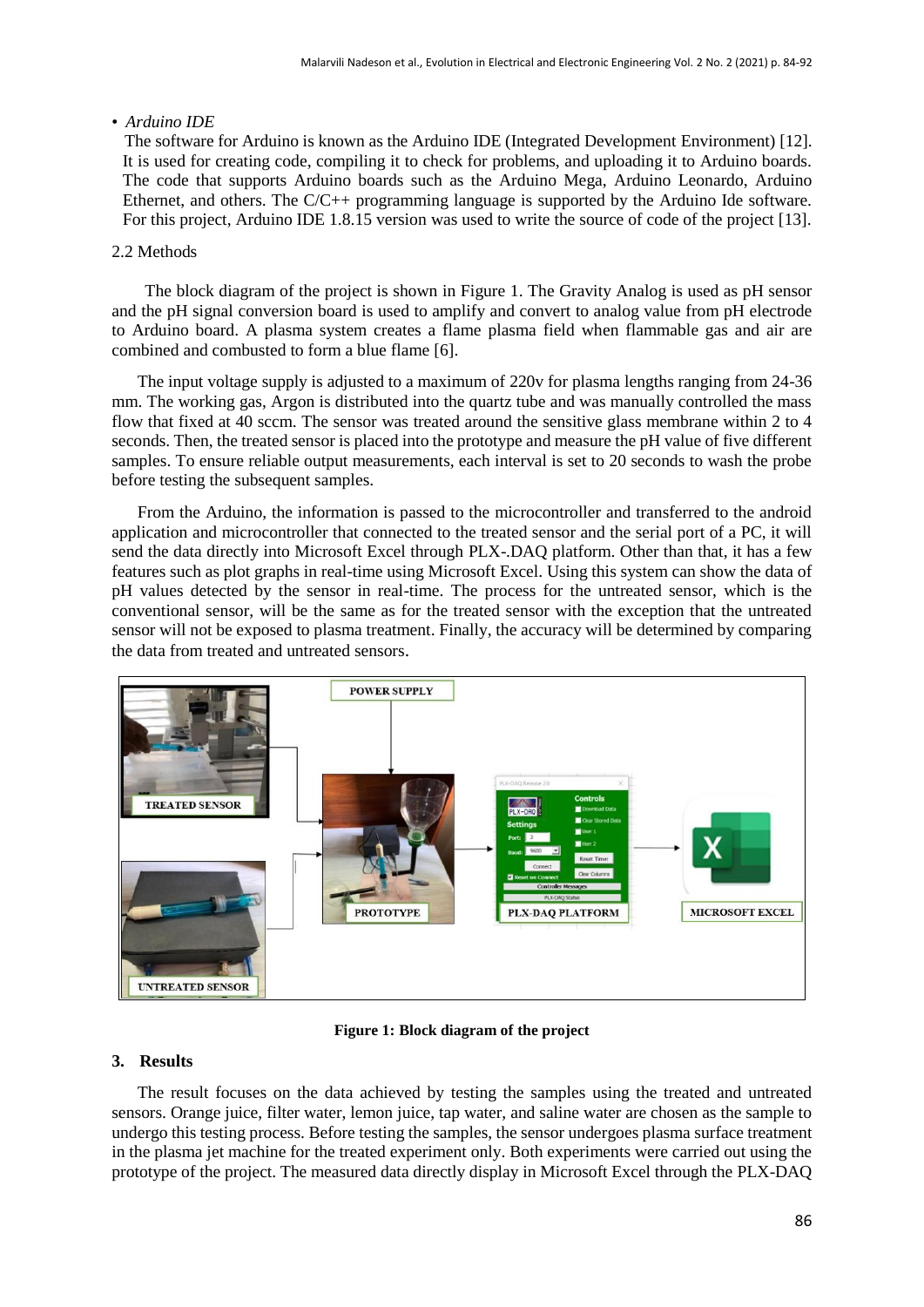platform. On other hand, the achieved result will be used to evaluate the accuracy of a pH sensor before and after plasma treatment and determine a suitable pH sensor device. The graphs of samples were used to compare the result of both treated and untreated sensors. The blue line graph represents an untreated sensor, whereas the red line graph represents a treated sensor. The x-axis represents time in seconds and the left y-axis represents the reading of pH value using treated sensor while the right y-axis represents the reading of pH value using an untreated sensor. Graph of pH against time for orange juice, filter water, lemon juice, tap water, and saline water are shown in Figures 2, 3, 4, 5, and 6, respectively.



**Figure 2: Graph of pH value against time for orange**



**Figure 3: Graph of pH value against time for filter water**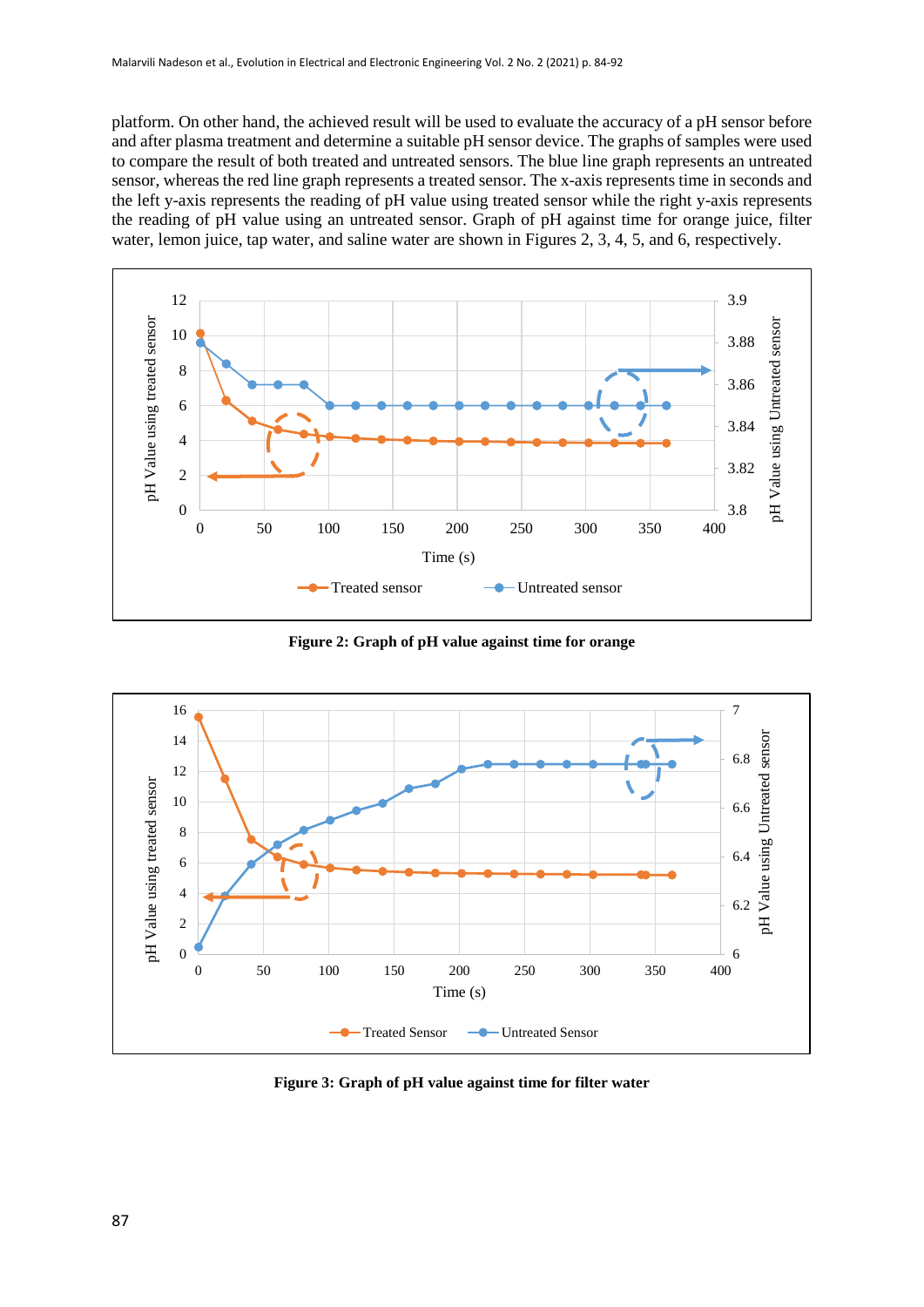

**Figure 4. Graph of pH value against time for lemon**



**Figure 5: Graph of pH value against time for tap water**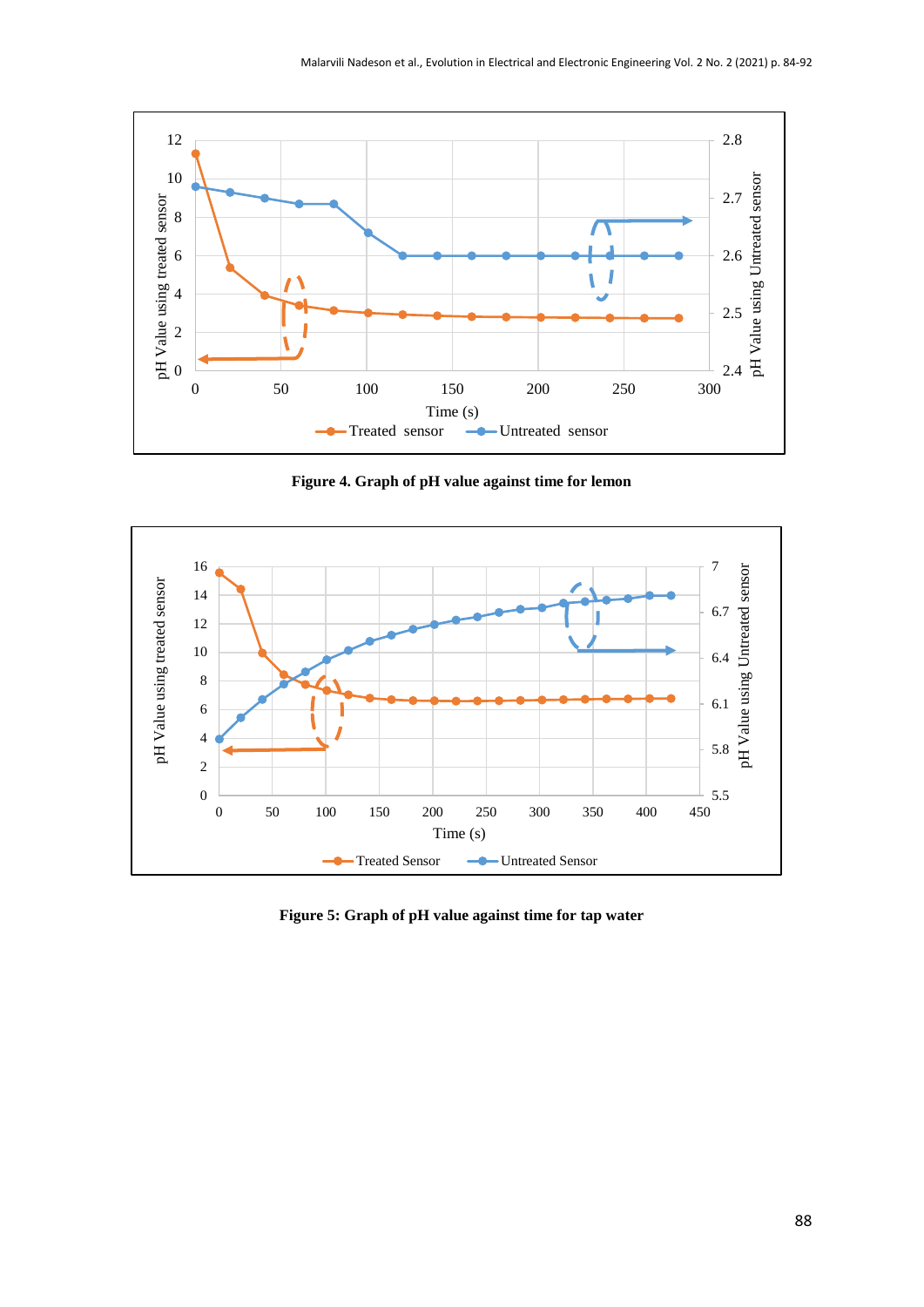

**Figure 6: Graph of pH value against time for saline water**

### **4. Discussion**

4.1 Overall Discussion of Untreated and Treated Sensor Measurements

According to the result obtained from the five samples, there is a difference between the sensitivity of the sensor before and after plasma treatment. The changes in sensitivity of the sensor caused to obtained different pH values after the plasma treatment. The pH value from 1 to 7 indicates acidic while 7 is neutral and 7 to 14 is alkaline [14]. Few reasons affect the treated graph reading which causes the reading to be higher at the beginning and takes a longer time to obtain a stable pH value.

 The untreated sensor shows accurate readings when the probe is exposed in a hydrogen rich acidic environment where the glass membrane is absorbed by hydrogen ions, which generate a positive potential on the detecting electrode such as lemon and orange samples which has acidic properties. Similarly, when the probe is immersed in an alkaline environment, there is a greater hydrogen concentration within the probe than outside of the probe. This causes hydrogen ions within the probe to move outside of it, leaving an excess of hydroxide ions within it. The pH sensor detects a negative potential as a result [15].

 The pH sensor consisted of an equal amount of hydrogen and hydroxide ions exist in the glass membrane. The free electrons gain energy from the imposed high-frequency electric field, colliding with neutral gas molecules and transferring energy after undergoing the plasma treatment. The resultant plasma is a partially ionized gas with high concentrations of excited atomic, molecular, and ionic species. Excitation of the gas molecules is achieved by treating the gas, generally at high frequency which allows the treated graph to increase at the beginning of the experiment [6]. Besides that, the pH value took more time to stabilize after plasma treatment. This is due to the interaction of these excitons with the glass membrane positioned in opposition to the plasma, which causes a chemical alteration between the excited electrons, hydrogen, and hydroxide ions inside the sensitive glass membrane. The pH value will be stabilized after more hydrogen ions are attained into the glass membrane for orange and lemon samples since the sample has acidic properties while for tap water and filter water equal hydroxide and hydrogen ions attained into the glass membrane indicate a neutral medium which is around 7 [6].

 As a result, the pH probe took a longer time to detect the pH value for the treated sensor. The treated sensor's detection level being significantly slower than that of a commercial sensor. When utilizing the commercial sensor for measuring the pH reading, it shows high accuracy for the five samples used. Hence, an untreated sensor has an accurate reading of pH value with less consumption time than a treated sensor.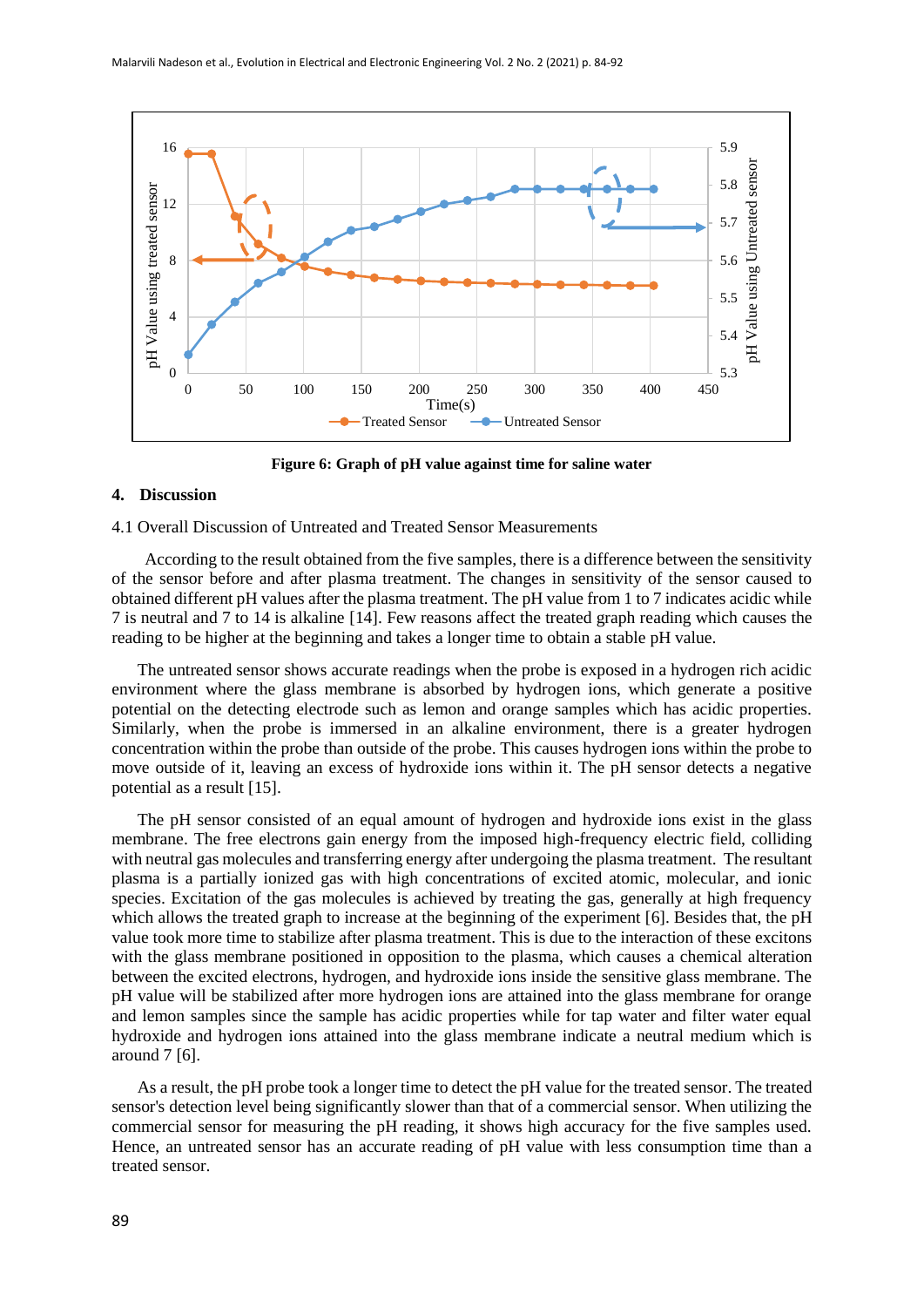#### 4.2 Analyses the Accuracies Between an Untreated and Treated Sensor

In this project, orange juice, filter water, lemon juice, tap water, and saline water were used as samples to carried the experiment with the treated and untreated sensor. A total of ten experiments were carried with the use of these five samples.

 Firstly, the reading of orange juice obtained with an untreated sensor and a treated sensor are equivalent, but the time needed to attain the pH value with a treated sensor is longer than with an untreated sensor. The pH value for lemon should be in the range of 2.0 to 2.6 [16]. Hence, an untreated sensor reading is accurate in a short time. The second experiment was carried out for filter water. The reading showed for an untreated sensor is 6.78 while for the treated sensor is 5.21. The pH range of filter water is between 6.5 to 8.5. Hence, an untreated sensor results more accurately with a reading of 6.78.

 The next experiment was carried out for lemon juice. The reading showed for an untreated sensor is 2.60 while for the treated sensor is 2.75. The lemon has more acidic properties than other samples. As a result, the pH reading is more acidic and an untreated sensor is measured more accurately than a treated sensor without delay. The next experiment was conducted for tap water. The actual pH value of tap water is in the range of 6.5 to 7.5 [17]. The reading showed for an untreated sensor is 6.81 whereas for the treated sensor is 6.78. Although both readings are within range, an untreated sensor value is closer to the neutral side, which is 7. As a result, the measured reading for an untreated sensor is more precise. The saline water has a pH value of around 4.5 to 7[18]. Based on the experiment, the reading showed for an untreated sensor is 5.79 while for the treated sensor is 6.23. The time needed to attain the pH value with a treated sensor is longer than with an untreated sensor.

 Hence, an untreated sensor reading is accurate in a short time. From the result, it is possible to conclude that untreated sensor values are more accurate than treated sensor readings without delay.

### 4.3 Determine suitable pH Sensor Device

The most suited sensor for monitoring the pH value is a conventional sensor. According to the results of the experiment, an untreated sensor reads more accurately than a treated sensor. Furthermore, data from an untreated sensor is not delayed. The reading was obtained sooner than the treated sensor. As a consequence, it is acceptable to conclude that an untreated sensor is preferable than a treated sensor for measuring the chemical characteristics of a substance or to determine the quality of water**.**

#### **5. Conclusion**

The pH sensor device using conventional and treated pH sensor constructed and could perform the functions of measure chemical characteristics of the samples according to the purpose of the research. A total of ten experiments were carried with the use of these five samples. When the difference in pH measurements between treated and untreated sensors was examined, there were slight differences in pH value readings of tests conducted over different lengths of time. The time taken by the treated sensor to read the pH value is longer than an untreated sensor. On the other hand, when analyzing the accuracies between an untreated and treated sensor the majority of experiments proven that an untreated sensor reading is more accurate within a short period of time. The most suited sensor for monitoring the pH value is a conventional sensor. According to the results of the experiment, an untreated sensor reads more accurately than a treated sensor. Furthermore, data from an untreated sensor is not delayed. The reading was obtained sooner than the treated sensor. As a consequence, it is acceptable to conclude that an untreated sensor is preferable to a treated sensor for monitoring the pH reading of any aqueous solution.

# **Acknowledgement**

The authors would like to thank the Faculty of Electrical and Electronic Engineering, Universiti Tun Hussein Onn Malaysia for its support.

## **References**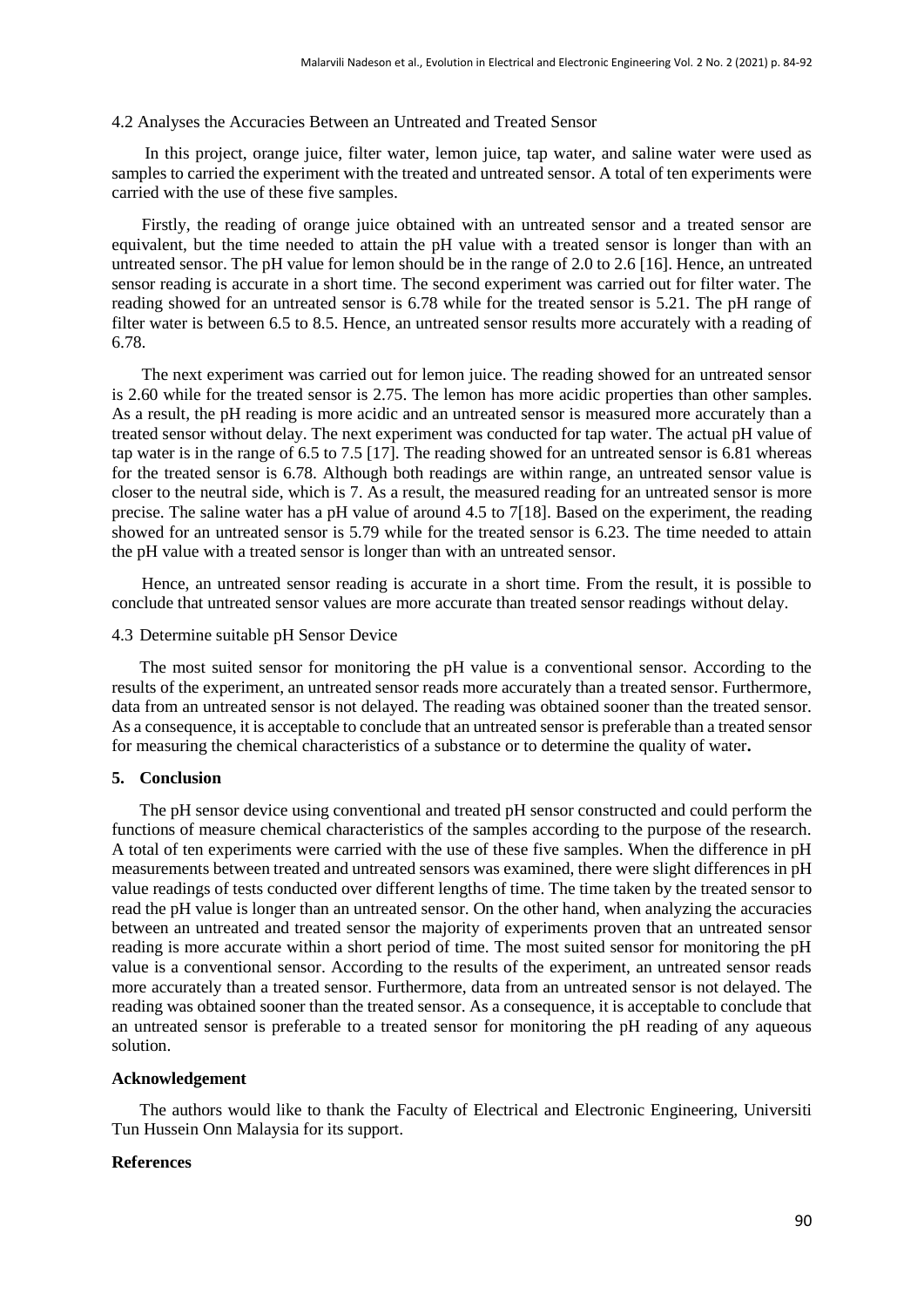- [1] N. A. Cloete, R. Malekian, and L. Nair, "Design of Smart Sensors for Real- Time Water Quality Monitoring," IEEE Access, vol. 4, no 9, pp. 3975–3990, 2019, doi: https://doi.org/10.1109/ACCESS.2016.2592958
- [2] M. M. Billah, Z. M. Yusof, K. Kadir, A. M. M. Ali, and I. Ahmad, "Real-time Monitoring of Water Quality in Animal Farm: An IoT Application," 2019 IEEE 6th International Conference on Smart Instrumentation, Measurement and Application, ICSIMA 2019, pp. 27-29, August 2019, doi: <https://doi.org/10.1109/ICSIMA47653.2019.9057320>
- [3] (Yue & Ying, 2011) Yue, R., & Ying, T. (2011). A water quality monitoring system based on wireless sensor network & solar power supply. 2011 IEEE International Conference on Cyber Technology in Automation, Control, and Intelligent Systems, CYBER 2011, 126–129. <https://doi.org/10.1109/CYBER.2011.6011777>
- [4] (Tai et al., 2011) Tai, H., Ding, Q., Li, D., & Wei, Y. (2011). Design of an intelligent PH sensor for aquaculture industry. IFIP Advances in Information and Communication Technology, 347 AICT (PART 4), 642–649. [https://doi.org/10.1007/978-3-642-18369-0\\_77](https://doi.org/10.1007/978-3-642-18369-0_77)
- [5] S. Karastogianni, S. Girousi, and S. Sotiropoulos, "pH: Principles and measurement," The Encyclopedia of Food and Health, vol. 4, pp. 333-338, 2016.
- [6] R. Wolf, and A. C. Sparavigna, "Role of plasma surface treatments on wetting and adhesion," Engineering, vol. 2, no. 6, pp. 397, 2010.
- [7] A. B. Jerom, and R. Manimegalai, "An IoT Based Smart Water Quality Monitoring System using Cloud," International Conference on Emerging Trends in Information Technology and Engineering, Ic-ETITE, pp. 1-7, 2020, doi: [https://doi.org/10.1109/ic-](https://doi.org/10.1109/ic-ETITE47903.2020.45)[ETITE47903.2020.45](https://doi.org/10.1109/ic-ETITE47903.2020.45)
- [8] Louis, L. Working principle of Arduino and using It as a tool for study. International Journal of Control, Automation, Control, Communications and Systems, 1, 2016.
- [9] Chinnam,K.C,(2009). Capacitive pH-Sensors using pH sensitive polymer.
- [10] Rao, M. S., & Shivakumar, M. (2020). PLX-DAQ-Based Wireless Battery Monitoring System for Obstacle Avoidance Robot. In *Control Instrumentation Systems* (pp. 133- 140). Springer, Singapore
- [11] "plx-daq software" Accessed on: Jun. 14, 2021. [online] Available: <https://www.parallax.com/package/plx-daq/>
- [12] "Arduino IDE Software" Accessed on: April. 24, 2021. [online]Available: <https://www.arduino.cc/en/software>
- [13] Fezari, M., & Al Dahoud, A. (2018). Integrated Development Environment "IDE" For Arduino. WSN applications, 1-12.
- [14] Bates, R. G. (1948). Definitions of pH Scales. Chemical reviews, 42(1), 1-61.
- [15] "pH probe Architecture" Accessed on: Jun. 16, 2021. [online] Available: [http://www.phadjustment.com/TArticles/pH\\_Probe.html](http://www.phadjustment.com/TArticles/pH_Probe.html)